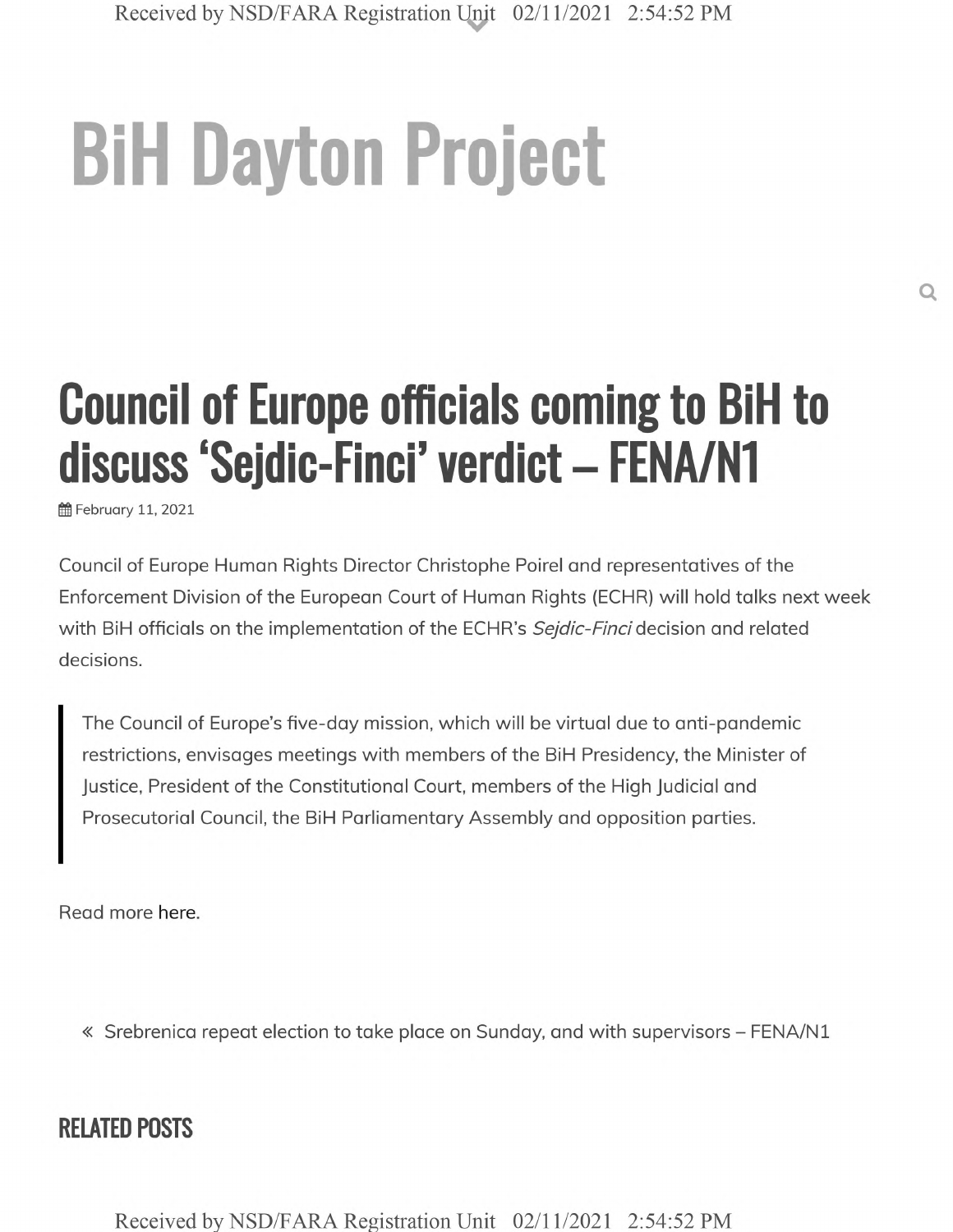**Received by NSD/FARA Registration Wnit 02/11/2021 2:54:52 PM**



**Srebrenica repeat election to take place on Sunday, and with supervisors - FENA/N1**

**@** February 11, 2021



**Cvijanovic: RS ready to send additional aid to earthquake-hit towns in Croatia - HINA**

**曲 February 10, 2021** 



**Halil Lagumdzija new head of BiH High Judicial and Prosecutorial Council - N1 普February 10, 2021** 

**Received by NSD/FARA Registration Unit 02/11/2021 2:54:52 PM**